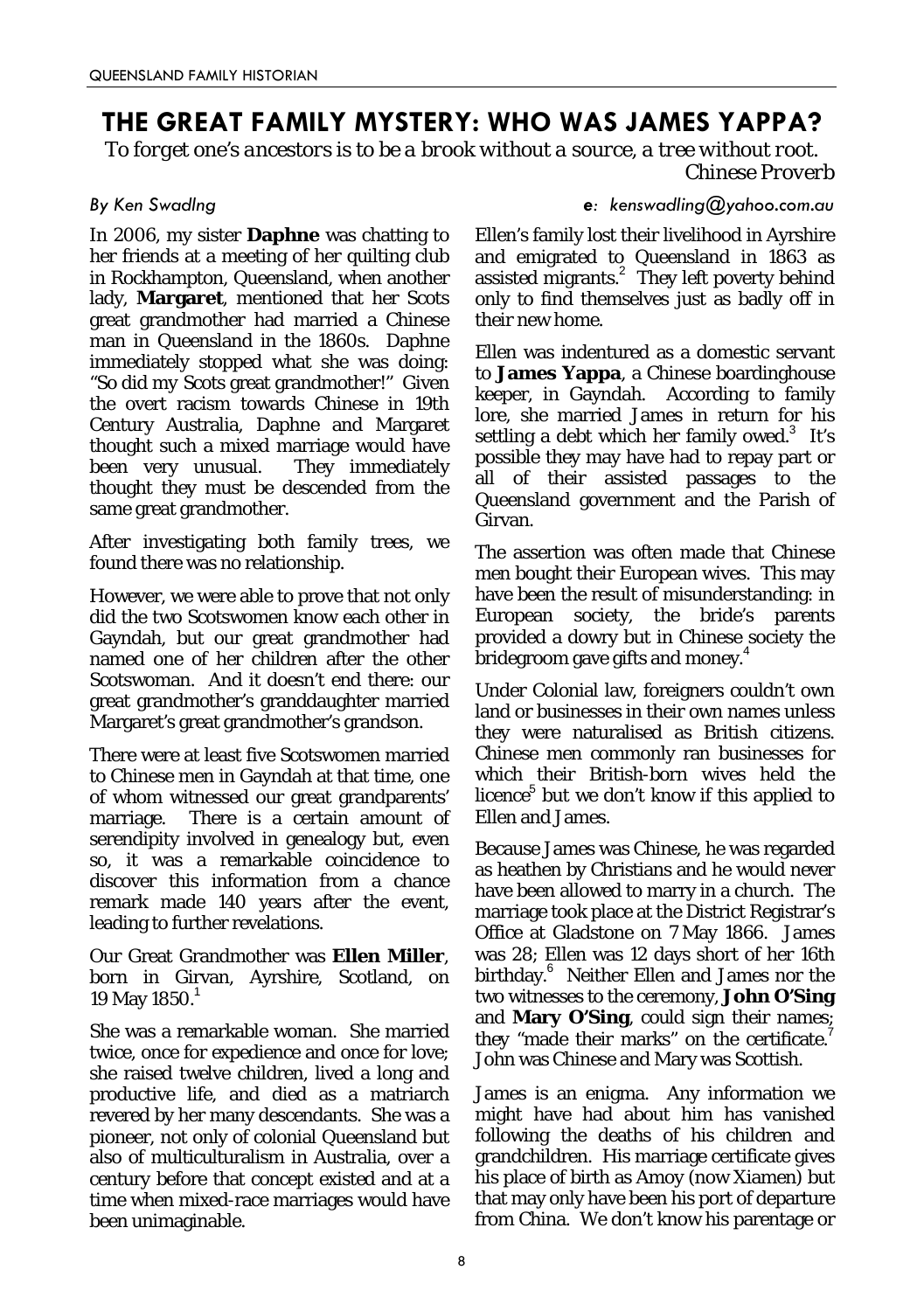### *continued*

date and place of birth or how and when he arrived in or departed from Queensland. There are no known photographs of him, no family anecdotes have survived and there's no information on the public record apart from his marriage, naturalisation, electoral rolls and the births of his six children.<sup>8</sup>

It's possible that some of the children from Ellen's second marriage, to an Irishman, were embarrassed by their Chinese connections and took steps to erase James Yappa from memory.

There's a family anecdote concerning one of the daughters from Ellen's second marriage, who aspired to high social standing. She would invite the town's genteel ladies to social teas at her home. Her half-brother, **Willie Yappa**<sup>9</sup>, who of course had Eurasian features, used to wait until a function was well under way and the ladies were sipping their tea from dainty teacups and nibbling their cucumber sandwiches, then he would turn up in his working clothes and hammer on the front door, shouting, "Sis! Sis! How about a cuppa?"

James disappeared without trace by about 1891. No death certificate for him has been unearthed. No incoming or outgoing passenger lists can be found with his name on them. He isn't listed in the records of the Gayndah cemetery or any of the North and South Burnett District cemeteries, Maryborough cemeteries or Brisbane City Council cemeteries under the names of Yap, Yapa, Yappa, Yab, Yaba or Yabba.

His name doesn't appear in the Australian Death Index. Searches of the Dunwich Benevolent Asylum and Goodna Asylum records were fruitless. When admitted to asylums, there was a great deal of secrecy and often the person was not publicly spoken of again but there would still be a death record in the Queensland State Archives.

The National Archives have no records for that period and the Queensland State Archives have no files relating to him. There are no inquests or coroner's reports and therefore nothing suspicious in his  $disappearance.<sup>10</sup>$ 

Ellen and her children proudly lived in Gayndah and were often mentioned in the Burnett newspapers, so were fully accepted community members. There's no evidence of scandal or embarrassment. Ellen is listed in the 1890s Post Office Directories in Gayndah by herself, as a dressmaker.<sup>11</sup>

When Ellen's and James's son **David** married **Lucy Blackwell** in newspaper notices mentioned him as James's son without describing James as deceased. Marriage notices of the day usually listed the father as deceased, where relevant.

We know so little about James that we don't even know his real name. The Queensland State Archives provide typed transcripts of marriage certificates but in 2011 I requested a photocopy of the original certificate. If James's "mark" was actually his signature in Chinese script, we may have discovered his Chinese name. Alas, all signatories signed with an "X".

To a westerner, Chinese names are complicated. A common misconception is that Chinese names appear in the same order as European names: given names first, then family name. But the order for Chinese names is clan or family name, then one or (usually) two given names.

As a result of western misunderstanding, many Chinese Anglicised names became a western given name and one of their Chinese given names as their surname. Thus James's name might have been Yap Pa or Yap Ah. We don't know if Yap was his family name or if both names were his given names. Yap is one of about 100 common Chinese family names but there are many variations, such as Yab or Yip, depending on region and dialect. The way Yap is spelled in English isn't necessarily the way it's pronounced in Chinese and different dialects have different variations of the same words.

Chinese names are always pronounced in full, so it would have been easy for Yap Pa or Yap Ah to become Yappa. If his family name started with "J", it may have been corrupted into James as the closest corresponding sound in English.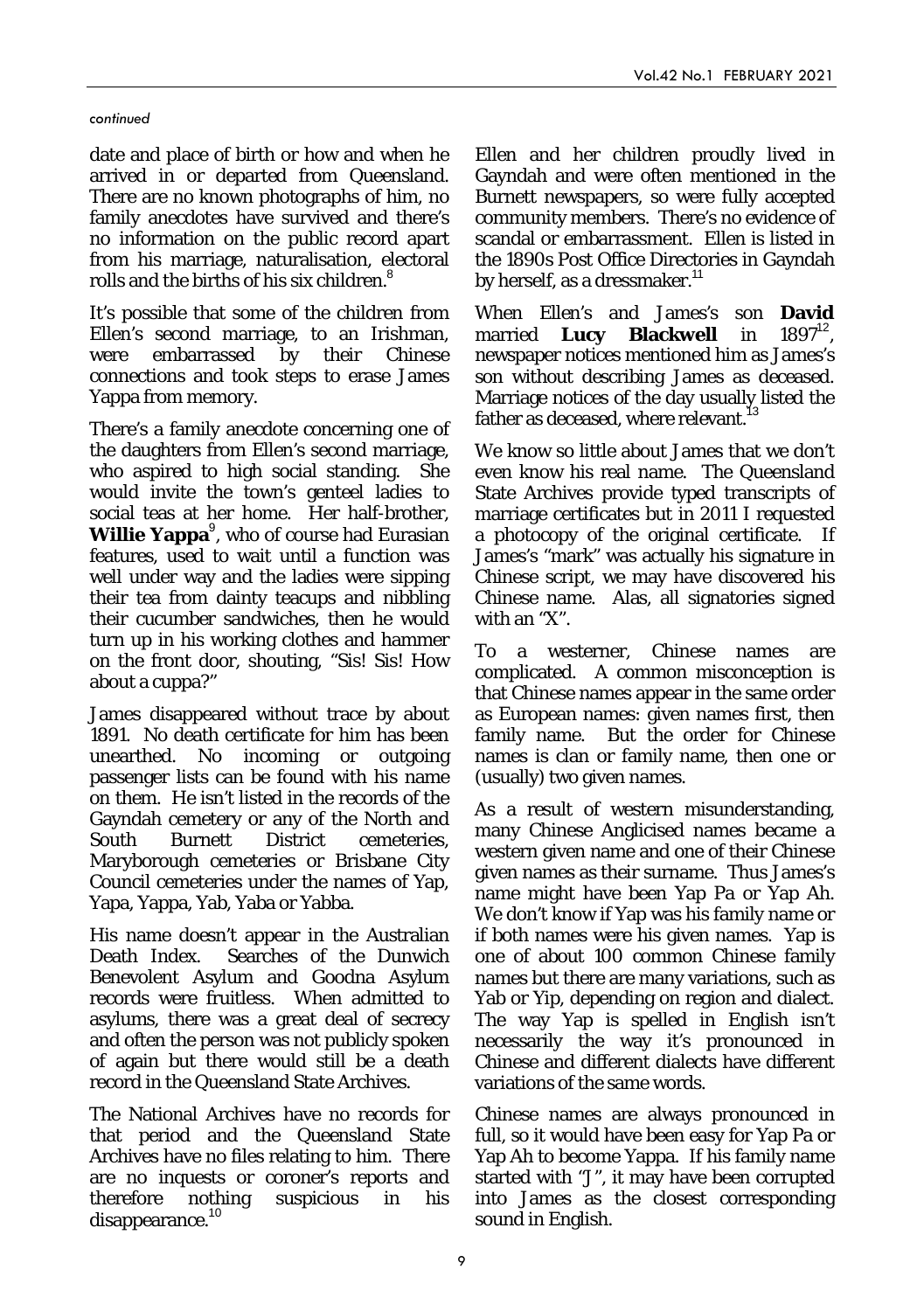# **THE GREAT FAMILY MYSTERY: WHO WAS JAMES YAPPA? (Cont.)**

Also, "Ah" isn't really a name. Because all names have a meaning, the "Ah" is often inserted between the family and given names to avoid confusion: it indicates that the next word is part of the person's name. Thus if James's name was Yap Ah, there should have been another name after "Ah".<sup>14</sup>

There's a Yappar River, a tributary of the Norman River in Queensland's Gulf country.<sup>15</sup> That area wasn't settled until the late 1860s, by which time James was a boardinghouse keeper in Gayndah so it's unlikely to be connected to him.

There's also a Yabba Creek, a tributary of the Mary River, close to Yabba Vale, south of Gympie.<sup>16</sup> Yabba is a corruption of Yapper, which is the indigenous name for the currajong tree. $17$  So that scotches another false lead.

James must have left Ellen not once but twice, the first time in  $1875$ ,  $^{18}$  destination unknown. If he wasn't heard from for a continuous period of seven years, his death could legally be presumed. But if he reappeared during that time, Ellen would still have been legally married to him.

In James's absence, Ellen formed a relationship with **Jacob Bunting**. Their first two children, **George** and **Susan Bunting**, were born on  $10/3/1878^{19}$  and  $20/6/1880^{20}$  respectively.

James must have returned by June 1881 because his youngest child, **John Yappa**, was born on  $6/3/1882^{21}$ .

He must have left again by 1891 at the latest because Ellen and Jacob were married on 2 April 1898.<sup>22</sup> She couldn't have married earlier without risking a charge of bigamy. So they waited for another seven years. This time James never returned.

Ellen and Jacob had six children, all born before they were able to marry. Their childrens' names were registered as Yappa (later changed to Bunting) because Ellen was still legally married to James.<sup>23</sup>

She gave birth to 12 children in a little more than 22 years. She was pregnant for nine out of every 22 months, on average, between the ages of 17 and 40 and she spent nine years, or almost 10% of her overall life, in pregnancy. These figures don't take into account any miscarriages or stillbirths which may have occurred. Her oldest child was born 22 years before her youngest. All her children lived to retirement age, which was uncommon enough to be remarkable for the times.

By 1940, when Ellen was 90, her descendants numbered 12 children, 46 grandchildren and 63 great grandchildren, totaling 121 direct descendants in her lifetime thus far. 24 In the remaining five years before she died, more grandchildren and great-grandchildren would have come into the world. More than seven decades later we will surely number in the many hundreds.

She was physically small but a very lively person, even in old age. She cooked, sewed and carried out normal domestic duties until shortly before she died.<sup>25</sup> She never lost her Scottish accent and possessed a keen wit. Her house was a regular meeting place for her descendants, all of whom she knew by name, and she was known to all as "Grandma". She is remembered as a friend to everyone in need.

She died five days before her 95th birthday on 14 May 1945, dearly loved and desperately missed by her extended family.<sup>26</sup>

And James Yappa? The great family mystery remains unsolved.

## *Endnotes:*

<sup>1</sup> *Ellen Miller b. 19/5/1850 and Baptized 23/5/1850: Microfilm OPR 594/3 Page 592.*

<sup>2</sup> *Passenger list,* Rockhampton*, Liverpool to Keppel Bay, 18/6/1863-13/10/1863.*

<sup>3</sup> *Daphne Lorraine Gottke, formerly Sorensen, née Swadling, Ellen's great granddaughter through the Yappa line, always understood this to be the case, as did Robin Harvey, Ellen's great grandson through the Bunting line. These two branches of the family are widely separated and had no personal contact for decades, so this must be a long-standing perception.*

<sup>4</sup> *Rolls, E.,* Sojourners: The Epic Story of China's Centuries-Old Relationship with Australia*, University of Queensland Press, St Lucia, Qld, 1992, p.187.*